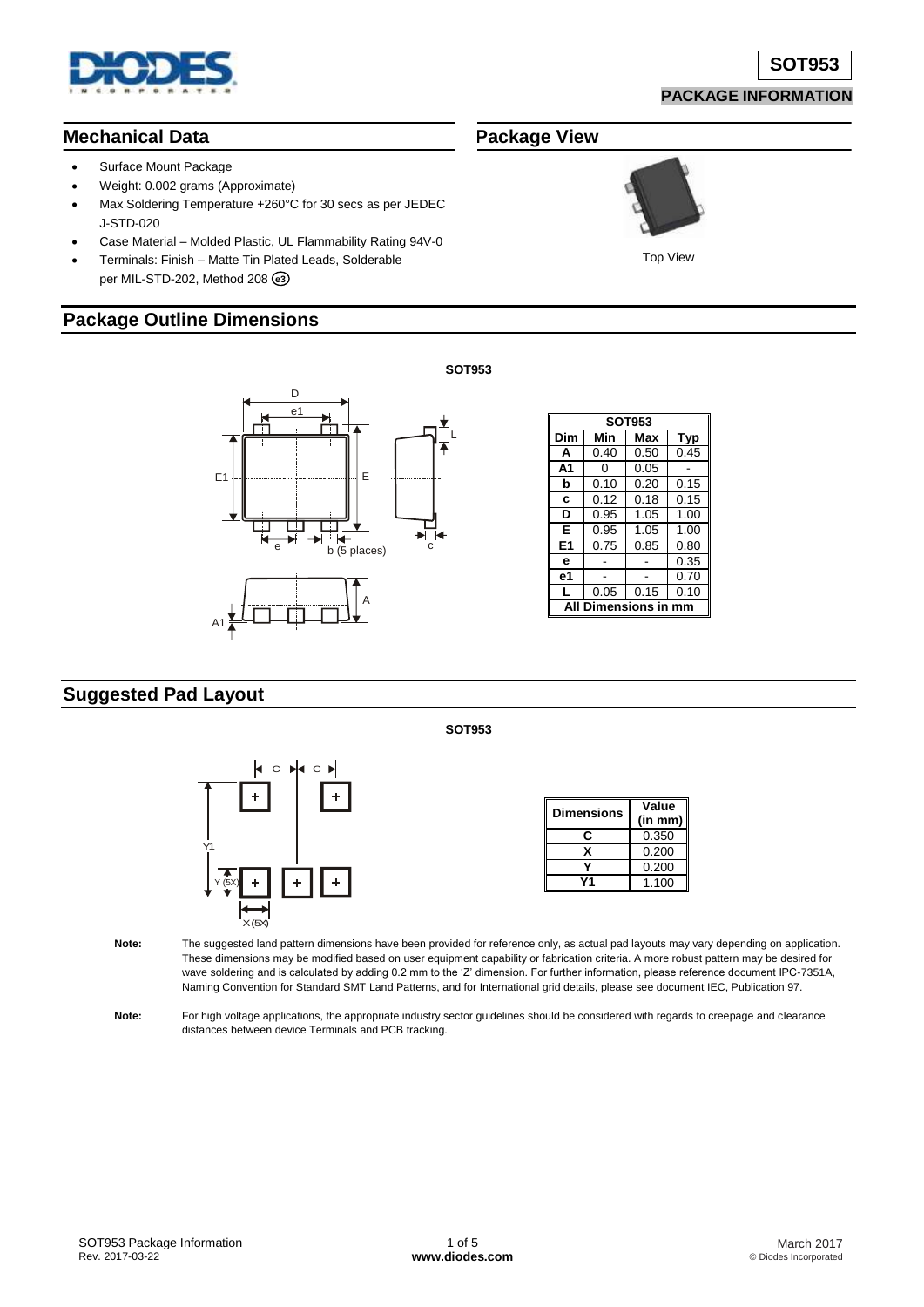

#### **Minimum Packing Quantity**

|       |             | Quantity | <b>Tape Width</b> | <b>Part Number Suffix  </b> |                                                                                                                                                |
|-------|-------------|----------|-------------------|-----------------------------|------------------------------------------------------------------------------------------------------------------------------------------------|
|       | 7" Reel     | 10.000   | 8mm               |                             |                                                                                                                                                |
| Note: |             |          |                   |                             | Package quantities given are for minimum packaging quantity only, not minimum order quantity. For minimum order quantity, please contact Sales |
|       | Department. |          |                   |                             |                                                                                                                                                |

**Note**: No mixed date codes or partial quantity (less than minimum packaging quantity) per packaging is allowed.

Note: In no case shall there be two or more consecutive components missing from any reel for any reason.

### **Device Tape Orientation**

|                        | Tape Width   Part Number Suffix                     | <b>Tape Orientation</b>                           |
|------------------------|-----------------------------------------------------|---------------------------------------------------|
| 8mm<br><b>Material</b> | $-7$<br>For nort modive refer to need ust detected. | лпп,<br>ann<br>0.00<br>Direction of feed $\Gamma$ |

**Note:** For part marking, refer to product dat **Note:** Tape and package drawings are not

**Note:** Tape and package drawings are not to scale and are shown for device tape orientation only.

### **Embossed Carrier Tape Specifications**



| Tape Width (W)  | <b>Dimension</b> | Value (mm)                                                                                                                                                                                                                             | <b>Dimension</b> | Value (mm)     | <b>Dimension</b> | Value (mm)     |  |  |
|-----------------|------------------|----------------------------------------------------------------------------------------------------------------------------------------------------------------------------------------------------------------------------------------|------------------|----------------|------------------|----------------|--|--|
| 8 <sub>mm</sub> | <b>B1</b>        | 4.5 max.                                                                                                                                                                                                                               |                  | $3.5 \pm 0.05$ | P <sub>2</sub>   | $2.0 \pm 0.05$ |  |  |
|                 |                  | 1.5+0.10 -0.0                                                                                                                                                                                                                          | κ                | 2.4 max.       |                  | $0.40$ max.    |  |  |
|                 | D <sub>1</sub>   | $0.35$ min.                                                                                                                                                                                                                            |                  | $2.0 \pm 0.05$ | W                | $8 + 0.30$     |  |  |
|                 |                  | $1.75 \pm 0.10$                                                                                                                                                                                                                        | P <sub>0</sub>   | $4.0 \pm 0.10$ |                  |                |  |  |
|                 | <b>A0 B0 K0</b>  | Determined by component size. The clearance between the component and the cavity must comply<br>to the rotational and lateral movement requirement provided in figures in the "Maximum Component"<br>Movement in Tape Pocket" section. |                  |                |                  |                |  |  |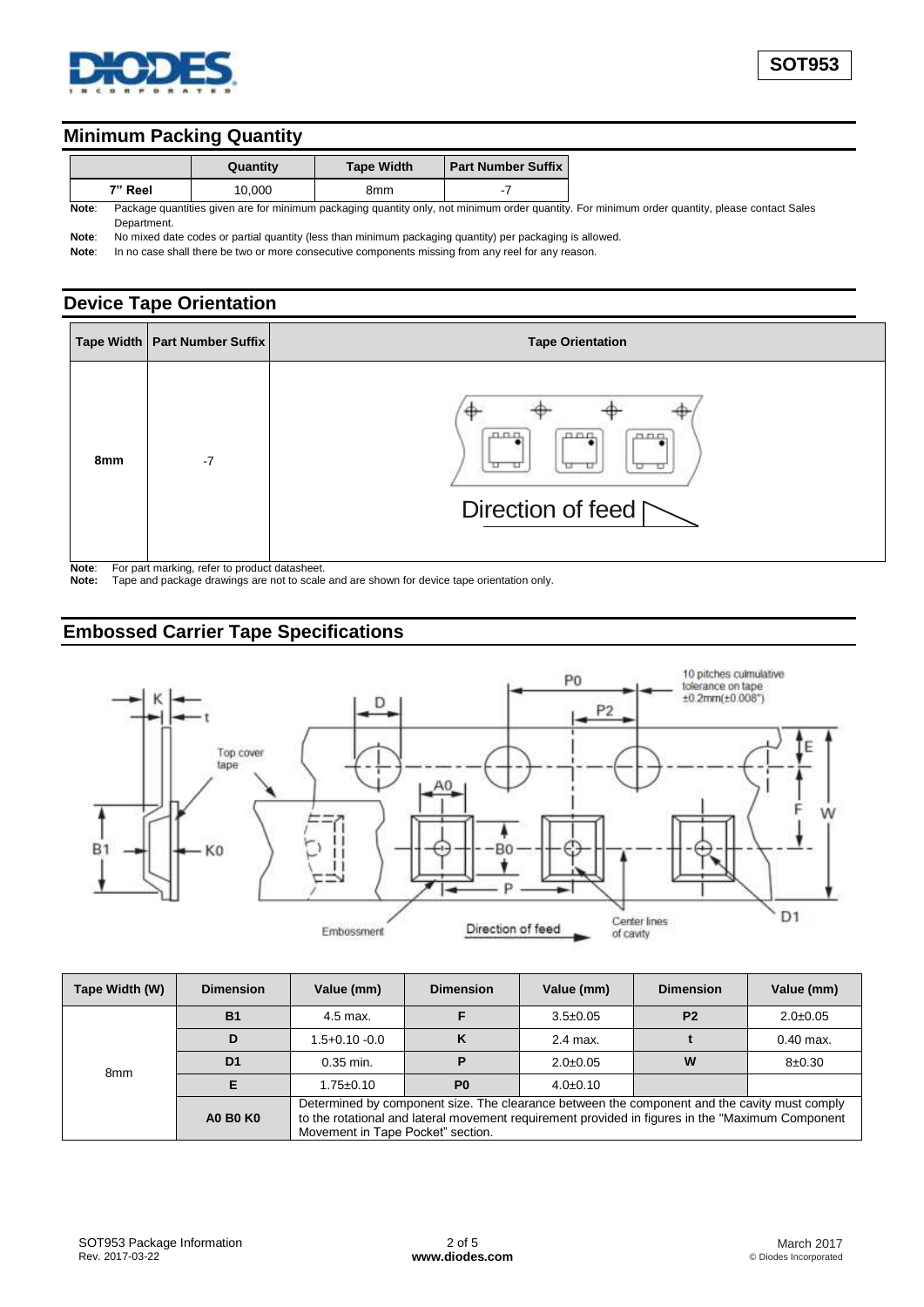

# **Embossed Carrier Tape Specifications** (Continued)



Allowable camber to be 1mm/100mm tape, non-cumulative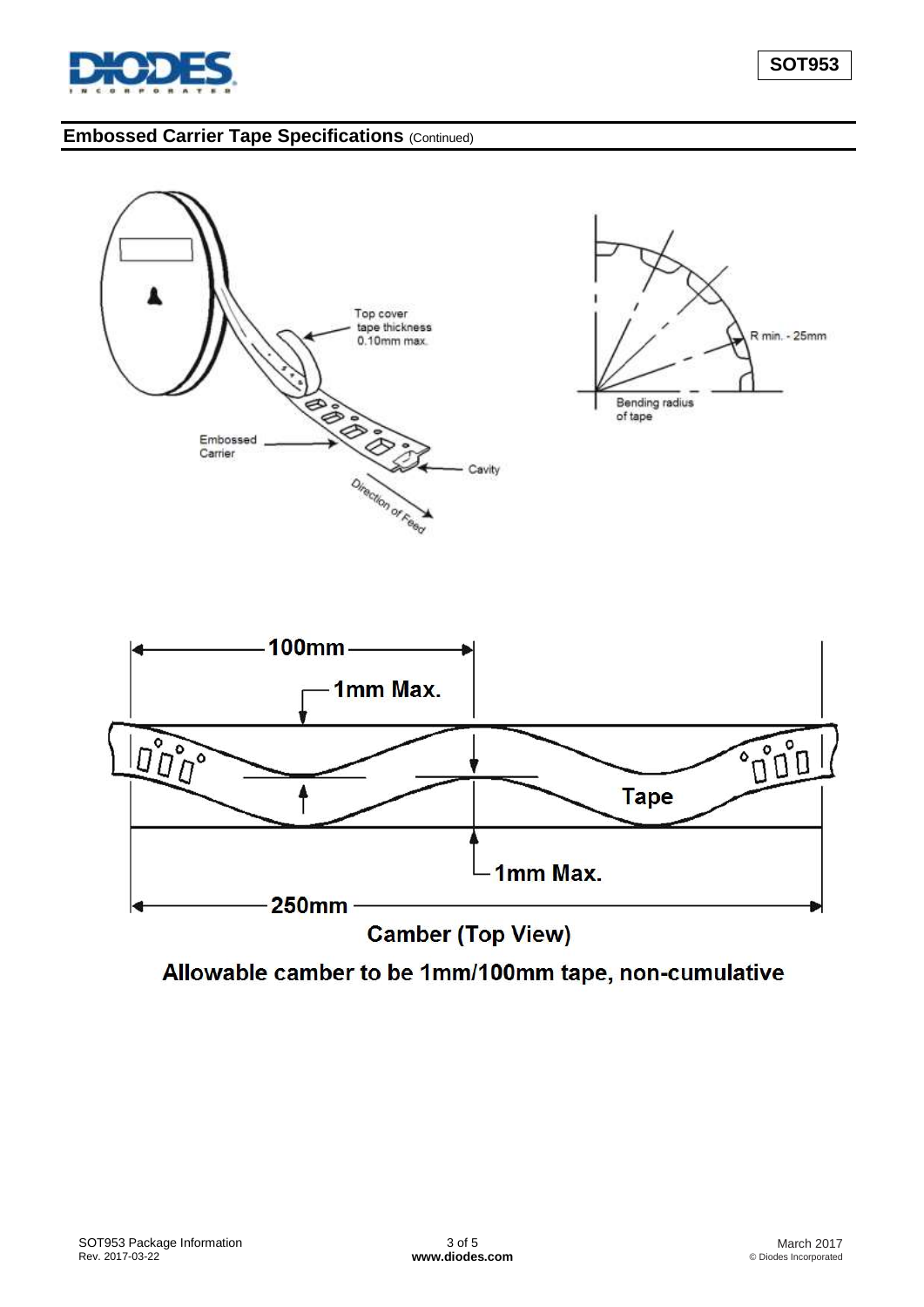#### **Maximum Component Movement in Tape Pocket**

# **Component Lateral Movement**

# 8mm Tape